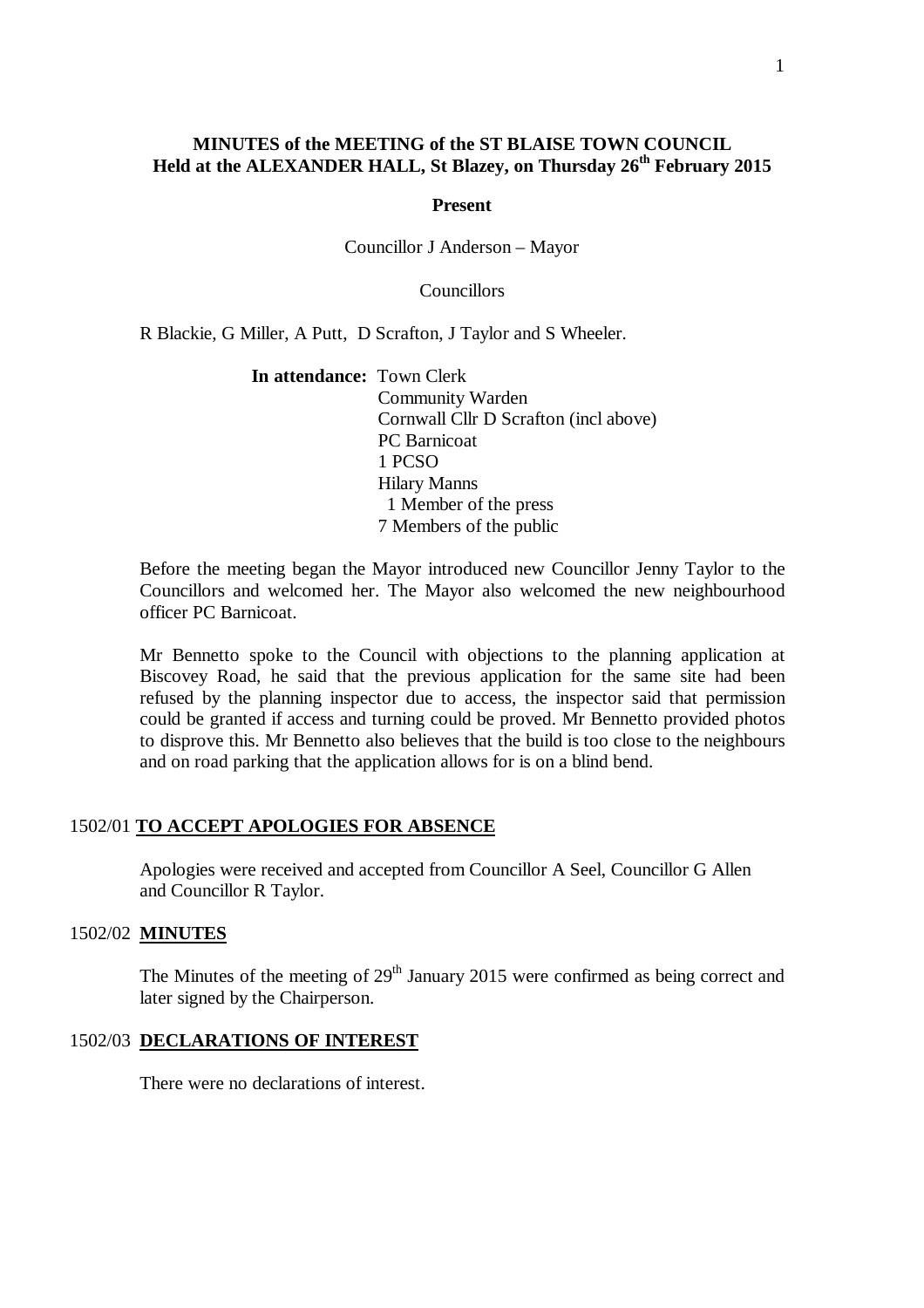## 1502/04 **MATTERS ARISING**

1501/19 The Clerk has contacted the affordable housing team at Cornwall Council with regard the affordable housing money from the Carlyon Bay Development that was passed to them in January 2011. Negotiations with Ocean have stalled due to their staff shortages but will try to progress with them and arrange a meeting date with us.

### 1502/05 **POLICE CRIME FIGURES**

January 2015

|                              | Recorded 1/15 | Recorded 1/14         |
|------------------------------|---------------|-----------------------|
| Violence with Injury         | 3             | 6                     |
| Violence without Injury      |               |                       |
| Robbery                      |               |                       |
| <b>Burglary Dwelling</b>     |               | $\mathcal{D}_{\cdot}$ |
| <b>Burglary Non Dwelling</b> |               | 2                     |
| <b>Vehicle Offences</b>      |               | 6                     |
| Other Theft                  |               | 3                     |
| Criminal Damage              |               |                       |
| <b>Public Order Offences</b> |               | 3                     |
| <b>Trafficking of Drugs</b>  |               |                       |
| Possession of Drugs          | 2             |                       |
| <b>Other Offences</b>        |               |                       |
| <u>TO</u> TAL:               | 18            | 35                    |

Detected 6 Under Investigation 10

Incidents Recorded

|                              | Recorded 1/15 | Recorded 1/14  |
|------------------------------|---------------|----------------|
| <b>Anti-Social Behaviour</b> | 14            | 17             |
| Crime not Recorded           | 0             | $\overline{2}$ |
| Crime Recorded               |               | 11             |
| <b>Public Safety</b>         | 41            | 21             |
| Transport                    | 10            |                |
| <b>TOTAL:</b>                | 72            | 58             |

Councillor Jenny Taylor asked PC Barnicoat the difference between recorded crime and recorded incidents. He explained that an incident was investigated but no crime found.

Councillor Blackie said that he had driven to Truro just before Christmas and noticed a lot of vehicles with faulty lights and asked if patrols could be instigated. PC Barnicoat explained that he represented the neighbourhood team and if appropriate action was needed locally it would be taken. He would pass Councillor Blackie's concerns to highways but said both teams were restricted by budget.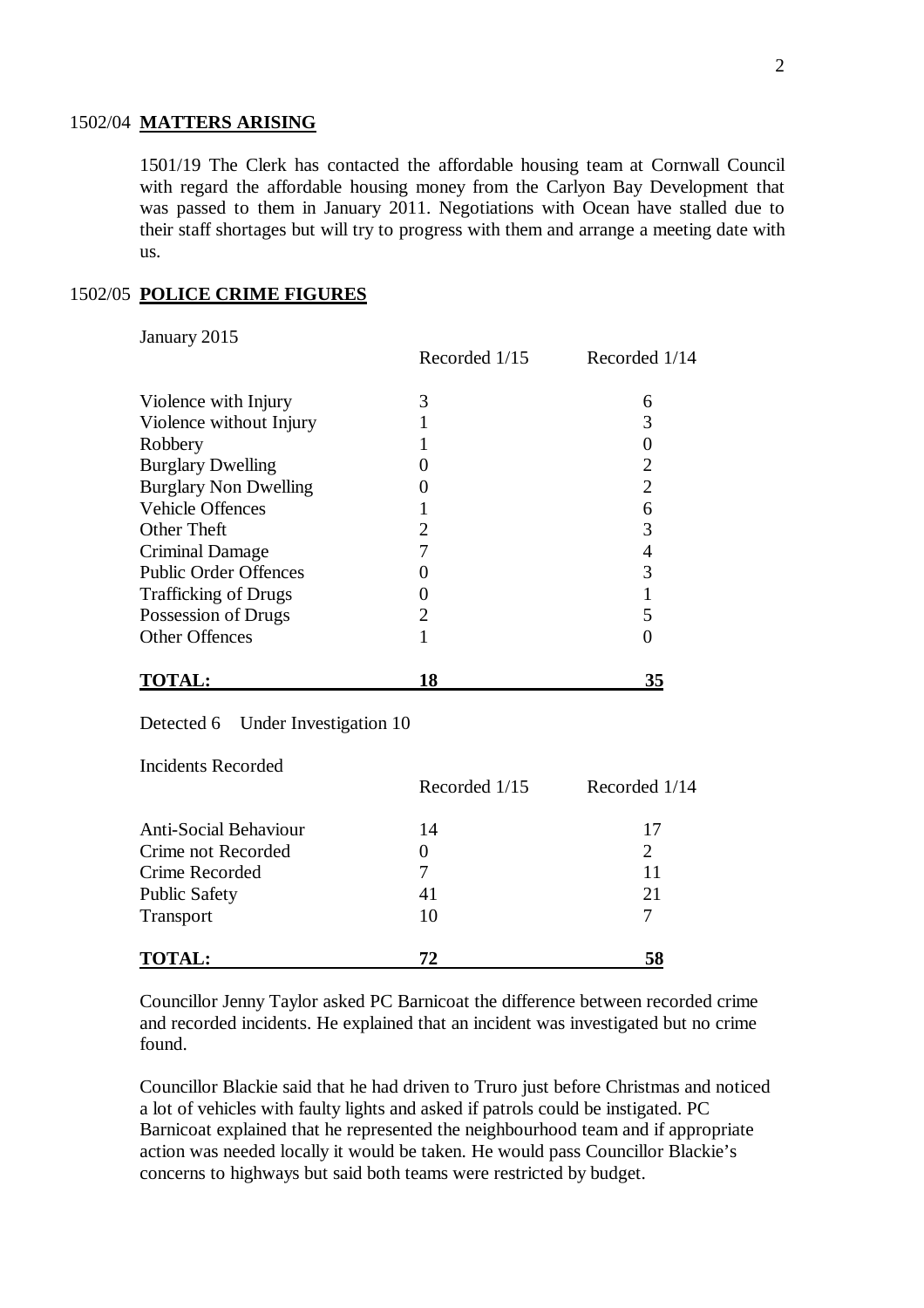Councillor Putt is concerned about vehicles without car tax parking in the Town Car Park as they do not have car tax discs. PC Barnicoat said to report any suspicious vehicles to the police station and they would be investigated and action taken if appropriate.

## 1502/06 **COMMUNITY WARDENS REPORT**

The Warden reported that the Town Council owned bins are now having their lids replaced when the bins are emptied. Dave Pearce has found several fly tipping violations which have been reported to the relevant land owners and they have now all been cleared.

# 1502/07 **AHEAD OF ROSELYON SCHOOL TALK REGARDING THE PROPOSED LOCAL FREE SCHOOL**

Hilary Manns, Head Teacher of Roselyon Preparatory School told the Council that they are hoping to change to a free school from 2015 after 60 years performing as they are. The plan is for the new school which would be based at the Eden Project is to educate 350 pupils which is many more than the current 100. The current school has exceptionally high educational standards would be maintain by having longer school days.

The school is for 4 to 11 year olds and initially it would take a two form entry for years 1 and 2, 1 form for all other years. This will build until every class has a two form entry. A free school is differs from a regular school in that it reports directly to the Department for Education rather than the local authority. The School will have place for 275 children when it opens and at present there have been 450 applications.

Councillor Wheeler asked how the entry criteria would be met, Hilary said that all the current children would transfer to the free school first and then usual criteria would follow. The Eden buses would be used as transport.

Councillor Blackie asked how this would be achieved as the bendy buses cannot use Luxulyan Road, the planners from Eden who are keen to have a school on site have taken this into consideration.

# 1502/08 **A REPORT FROM CORNWALL COUNCILLOR ROY TAYLOR**

Councillor Taylor apologised for his non attendance but reported:-

The application to remove the affordable housing element from the application for 9 homes to be built on the site of the Cornish Arms had been turned down by the case officer using delegated powers.

The contractors have identified  $23<sup>rd</sup>$  March for 5 days as a provisional date in the work programme for the erection of the average speed camera columns on the A390. This is dependent on the columns being received from the supplier. The installation and commissioning will follow on from this. The signing has started to appear but these are being bagged to avoid confusion.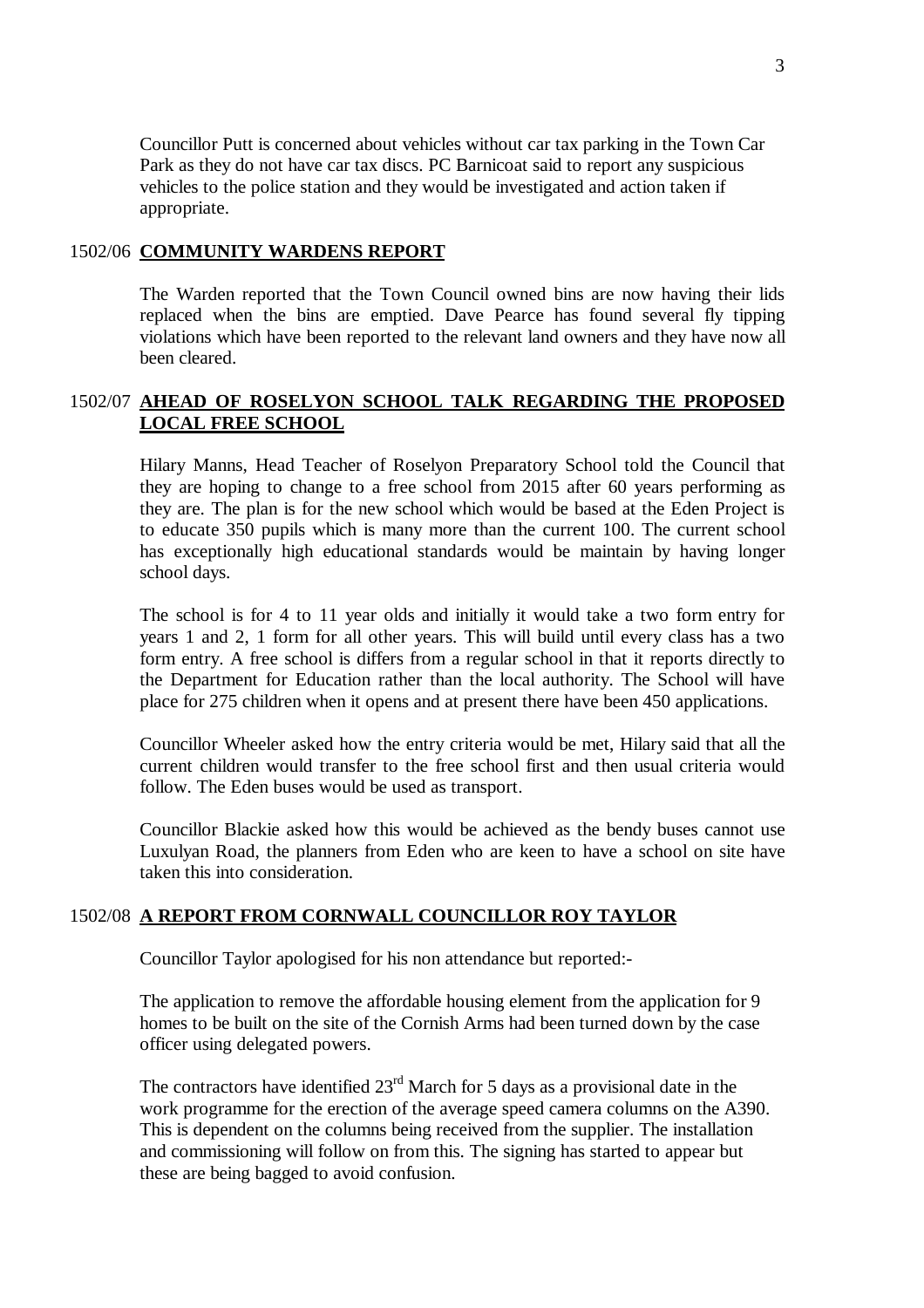# 1502/09 **A REPORT FROM CORNWALL COUNCILLOR DOUG SCRAFTON**

Councillor Scrafton has attended his usual round of meetings at County hall, including:-

Full Council when it was decided to increase Council Tax by 1.97%.

The strategic Planning Committee, where he spoke in favour of reserved matters for Carlyon Bay which the committee approved unanimously.

The central Area Planning Committee, where he spoke against the planning application for 44 houses at The Mount which the committee rejected unanimously. Wainhomes have conjoined this application to their appeal against the original application due to go to public hearing on April  $28<sup>th</sup>$ .

Councillor Scrafton will speak against the application to build homes on the site of Biscovey Social Club after considering the danger to traffic on the A390, concerns by English Heritage and taking into account the neighbouring listed buildings.

Fourways Management Committee have reached agreement with Cornwall Council for the current employees to take over commissioning of some youth services that would otherwise have ended 31<sup>st</sup> March. The Management Committee intend to contract a Community Interest Committee set up by the existing Fourways staff who are to be made redundant. Funding has been sought that should support 2015/16 financial year and maybe a little longer. Councillor Scrafton asked the Council considering providing funds for future years.

Par Bay Big Local have purchased Cornubia Hall and will be holding an open events for the public to look around the empty building and give their views on the facilities they would like to see in the building on the evening of  $27<sup>th</sup>$  March and the morning of the 28th.

The next PBBL Big Giveaway will be on April 11<sup>th</sup>, at Tywardreath Methodist Chapel.

### 1502/10 **LOCAL COUNCILS AWARD SCHEME**

The Local Council Awards Scheme, Quality Status, expired on January 31<sup>st</sup> 2015 for any Council that held the award in September 2012 regardless of how long it was held. St Blaise Town Council was awarded in June 2012. Councils holding the award are invited to join the new scheme, free of charge, to automatically transfer to the new scheme. The Clerk has applied for this and so holds the certificate until January 2016. The Council must apply by October 2015 if they wish to continue beyond this date.

The Clerk told the Council that as yet the award has not been tested and so is reluctant to apply until more is known. All the Councillors agreed.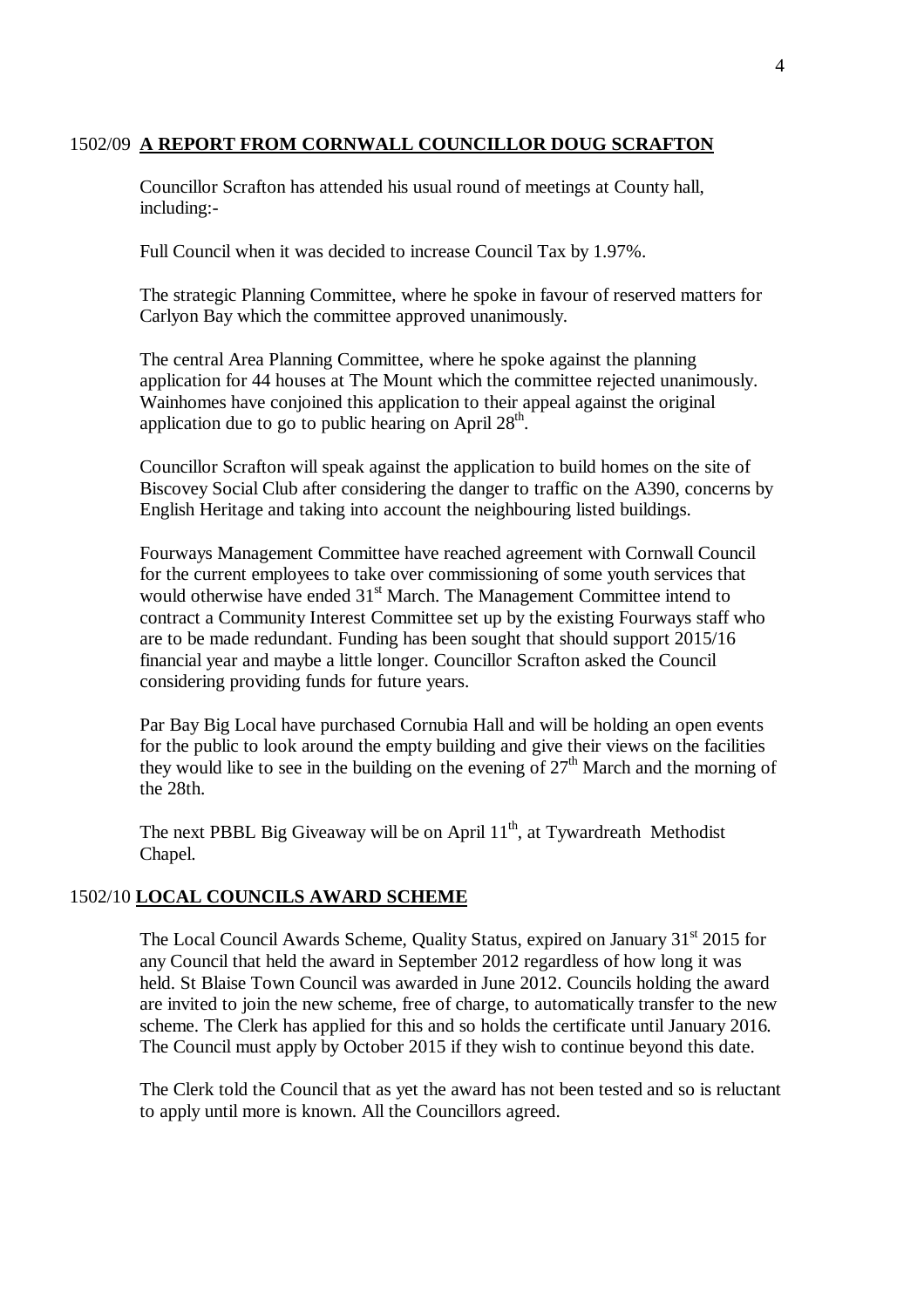# 1502/11**TO APPOINT A REPRESENTATIVE TO LUXULYAN VALLEY PARTNERSHIP & PLANNING COMMITTEE.**

Councillor Anderson was temporarily appointed to the Luxulyan Valley Partnership. Councillor Jenny Taylor was appointed to the planning committee.

#### 1502/12 **DONATION REQUESTS**

Cornwall Air Ambulance have asked for a donation towards their running costs, Councillor Scrafton proposed a donation of £200, Councillor Putt seconded the proposal, all the Councillors were in favour and so it was RESOLVED.

Fleet have asked for a donation towards the resident who is running the London Marathon sponsorship, he is running with the aim of installing a defibrillator at St Blazey Gate. Councillor Blackie proposed a donation of £100, Councillor Putt seconded the proposal, all the Councillors were in favour and so it was RESOLVED.

## 1502/13 **PROJECT LIST**

**Burrows Centre –** The Clerk has received revised plans for an extension at the Burrows Centre, the Clerk will liaise with Purl Design as there needs to be a few small changes.

**Neighbourhood Planning –** The group met on February  $9<sup>th</sup>$  and different groups were designated to research different areas of the plan.

#### 1502/14**TOWN CLERKS REPORT**

Councillor Putt, Dave Pearce and the Clerk met with James Clapp at the footpath by Biscovey School to discuss a solution to the sodden ground which makes the footpath unusable during and after wet weather. Mr Clapp suggested digging soak aways to feed the water into the adjoining field, laying 803 to build the path back to a reasonable height and hiring a roller and operator to secure the infill. We would need to apply for a path closure to Cornwall Council. This is an expensive solution, Mr Clapp is to see if there are any funding sources available.

#### **Road Traffic Regulation Act 1984 S.14: Temporary Prohibition of Traffic**

| Location:            | Prideaux Road, St Blazey<br>16th to 31st March 2015 (0730 to 1800 hours weekends |
|----------------------|----------------------------------------------------------------------------------|
| Timing:<br>included) |                                                                                  |
| Reason:              | <b>CORMAC Solutions Ltd - De- Silting Works</b>                                  |

#### **The above closure has been approved**.

The Clerk is having difficulty finding anybody prepared to repair the solar lighting in Piggy Alley, she requested some help.

Councillor Putt thought the grassed area opposite St Blazey Garage might be worth the Warden looking after as it overgrown and untidy, the Clerk spoke to Cornwall Council to see if this could be a possibility. They replied that although they appreciate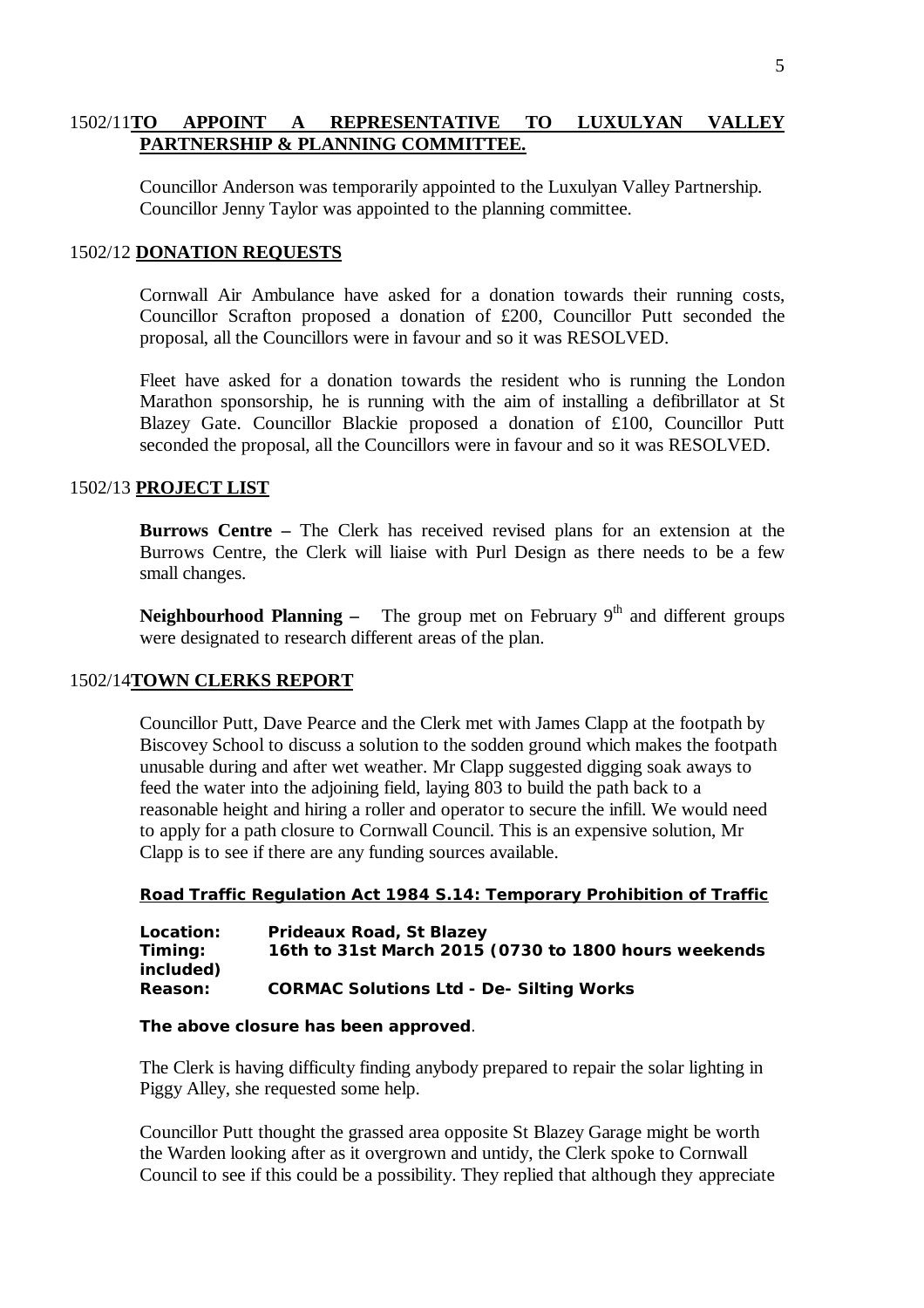the area is overgrown, with the stream just behind the growth acts as a natural barrier preventing people from getting to the stream. They do not want this area cut back as we would then need to erect fencing to prevent anyone from falling into the stream.

Cornwall Association of Local councils are offering training on becoming a better Councillor, the Clerk will distribute these details and asked the Councillors to reply to her if they wish to take part.

## 1502/15**PLANNING MATTERS**

There has been three planning application received and it was RESOLVED to not object to one of them.

| PA15/01067 | Outline Planning with all matters reserved. |
|------------|---------------------------------------------|
|            | Construction of a two dormer dwelling.      |
|            | Pine Trees                                  |
|            | Sea View Terrace                            |
|            | <b>St Blazey</b>                            |

It was Resolved to OBJECT to:-

PA15/00768 Proposal for a new 3 bed roomed detached two storey dwelling and associated works on: Land adjacent to Belle Vue. Biscovey Road St Blazey

Reasons: Insufficient access which would then cause danger to traffic on Biscovey Road. Overdevelopment of site. Lack of amenity space. Lack of off street parking.

PA15/00750 Erection of detached two bed roomed dwelling 39 Polgover Way. St Blazey

Reasons: Overdevelopment of site. Lack of amenity space.

We were not consulted on PA15/00885 as it is a permitted development. Small extension to 9 Middleway, St Blazey.

Results Received.

PA14/12264 Reserved Matters Non material amendment to application PA14/09637 The Carlyon Bay Development Approved Not Consulted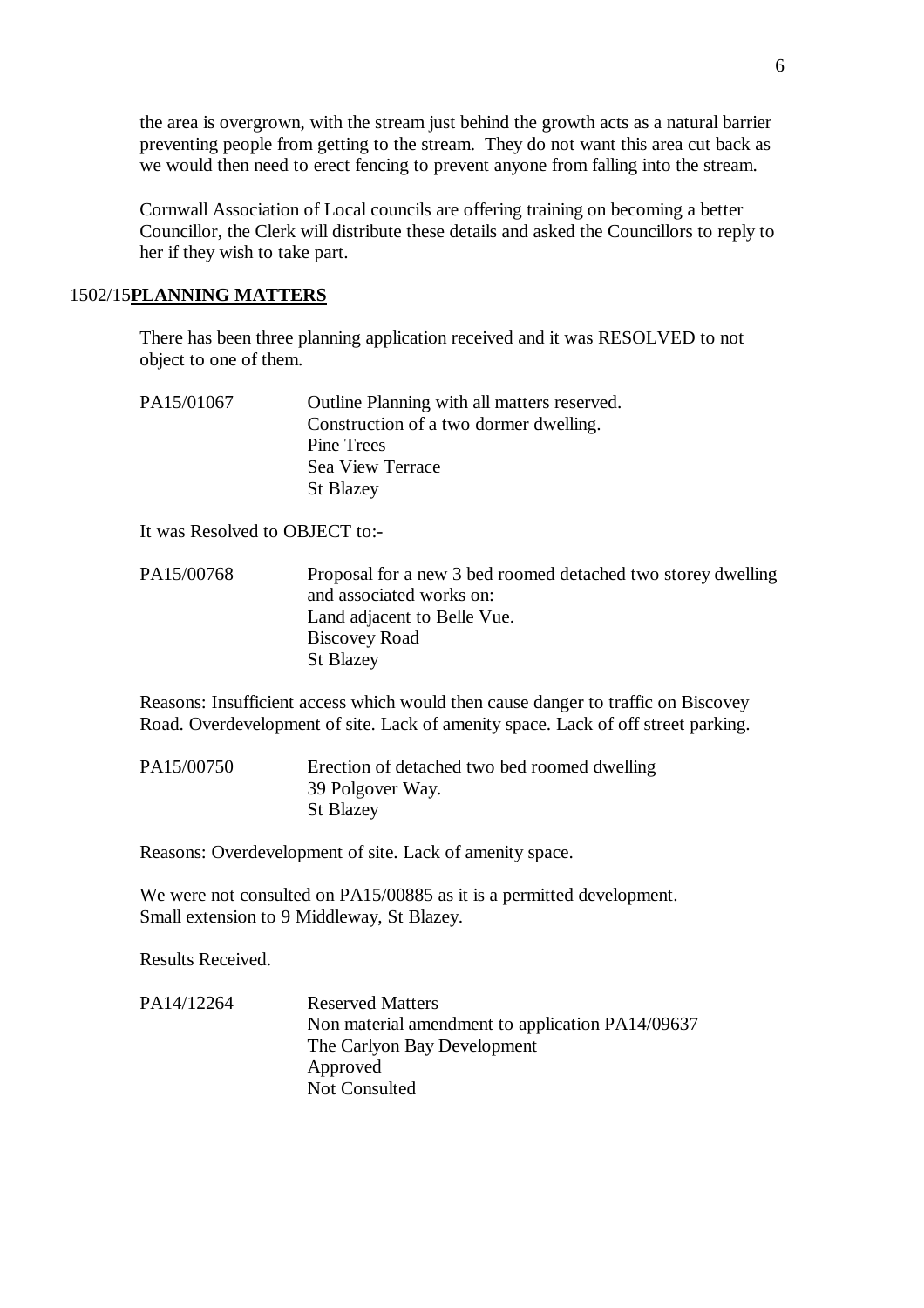| PA14/11729 | <b>Reserved Matter</b><br>Application for the erection of a two storey dwelling<br><b>Uplands</b> , The Mount<br><b>St Blazey</b><br><b>APPROVED</b> |
|------------|------------------------------------------------------------------------------------------------------------------------------------------------------|
| PA15/00507 | New dormer window for loft conversion<br>15 Rose Hill<br><b>St Blazey</b><br><b>APPROVED</b>                                                         |
| PA15/10204 | Demolition of existing dwelling and erection of 44 new<br>dwellings.<br>Land East of Mount Crescent<br><b>St Blazey</b><br><b>REFUSED</b>            |

# 1502/16**ALEXANDER HALL**

A carbon monoxide detector has been fitted in the reception area of the hall. Earlier in the year it was decided that due to the current financial climate we would not increase the rent during 2014/15, the Clerk asked when the next review should take place and it was agreed to add this to the April 2015 Agenda.

# 1502/17**ACCOUNTS**

February 15

# **Payments Received <b>Expenditure**

| 269.00      | <b>Broadband</b> | 45.50  |
|-------------|------------------|--------|
| 2.33        | UK Fuels         | 29.00  |
| 100.00 1/15 | Insurance        | 195.87 |
| 600.001/15  | HMRC.            | 498.89 |
|             |                  |        |

|      | <b>Broadband</b>     | 45.50   |
|------|----------------------|---------|
|      | UK Fuels             | 29.00   |
| 1/15 | Insurance            | 195.87  |
| 1/15 | <b>HMRC</b>          | 498.89  |
|      | $CC$ (pen)           | 461.20  |
|      | Clerks Sal           | 1330.68 |
|      | Wardens Wage 545.67  |         |
|      | Eclipse              | 14.38   |
|      | Sno Embroidery 29.99 |         |
|      | Scribe               | 234.00  |
|      | <b>SLCC</b>          | 82.80   |
|      | BT                   | 68.40   |
|      | AH                   |         |
|      | SWW                  | 78.50   |
|      | <b>EON</b>           | 59.00   |
|      | Pat Testing          | 40.00   |
|      | Cleaners Wage        | 48.75   |
|      | Chubb (parts)        | 12.78   |
|      | CEF                  | 94.73   |
|      |                      |         |